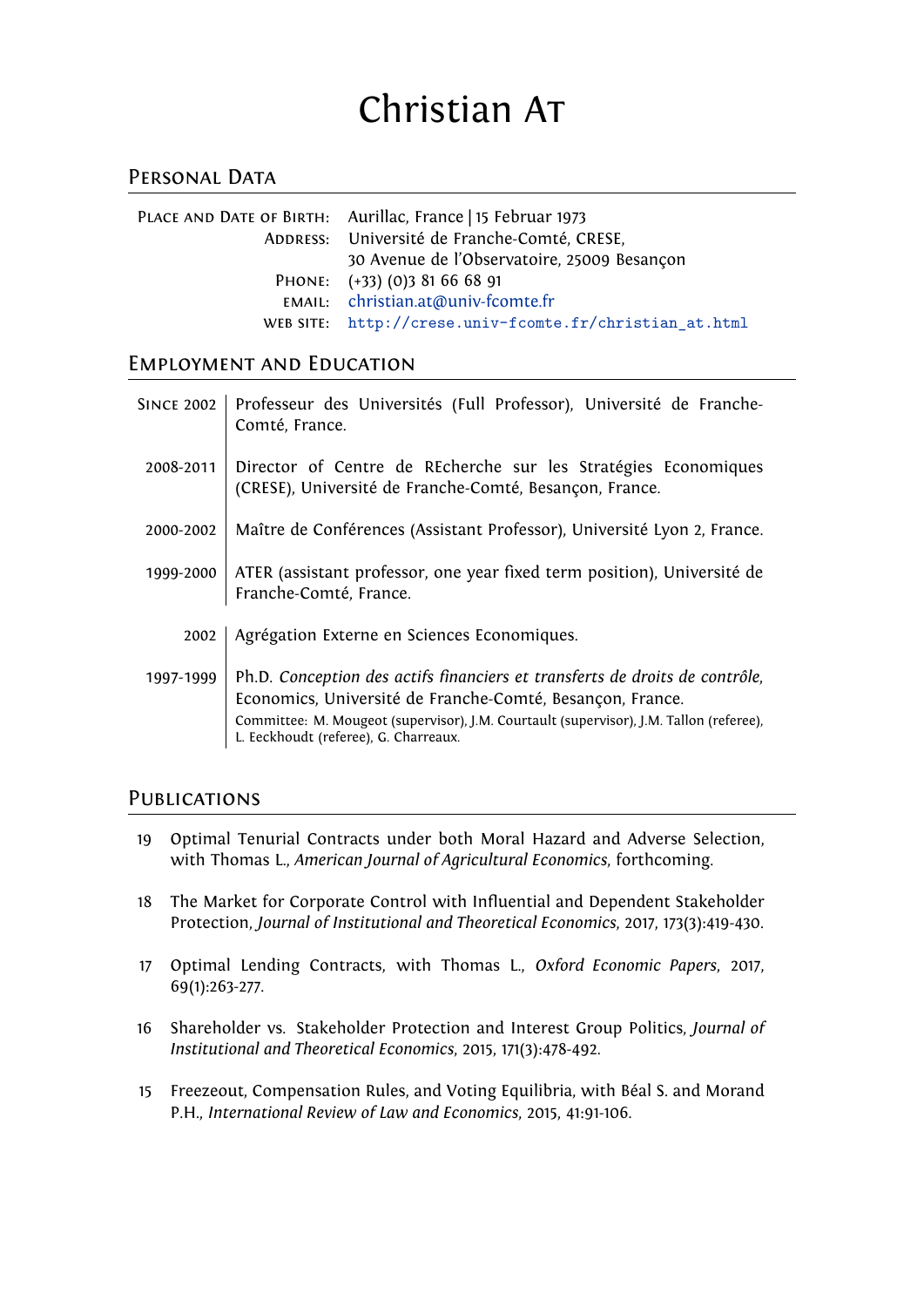- 14 Moral Hazard and Agency Relationship in Sequential Litigation, with Gabuthy Y., *International Review of Law and Economics*, 2015, 41:86-90.
- 13 Privatization and Leverage, with P.H. Morand, *Journal of Law, Economics and Organization*, 2012, 28:32-44.
- 12 Security Voting Structure and Bidder Screening, with M. Burkart and S. Lee, *Journal of Financial Intermediation*, 2011, 20(3):458-476.
- 11 Efficacité et compétences spécifiques des dirigeants : l'arbitrage entre incitations externes et incitations internes, avec N. Chappe, P.H. Morand and L. Thomas, *Annales d'Economie et de Statistique*, 2009, 93/94:301-326.
- 10 Jump Bidding in Ascending Auctions : the Case of Takeover Contests, with P.H. Morand, *Economics Letters*, 2008, 99(3):458-460.
- 9 Timing of Crime, Learning and Sanction, with N. Chappe, *Review of Law and Economics*, 2008, 4(1).
- 8 Protections des actionnaires et bénéfices privés : doit-on aller plus loin que la loi ?, with N. Chappe, P.H. Morand and L. Thomas, *Revue Economique*, 2007, 58(6):1207-1220.
- 7 Rémunération optimale des dirigeants : faut-il interdire les bénéfices privés ?, with N. Chappe, P.H. Morand and L. Thomas, *Revue d'Economie Politique*, 2006,, 116(6):831-846.
- 6 Crime Timing, with N. Chappe, *Economics Bulletin*, 2005, 11(2):1-7.
- 5 Sentencing Private Benefits in a Takeover Contest, with N. Chappe and P.H. Morand, *International Review of Law and Economics*, 2004, 24(4):409-424.
- 4 La répression des pratiques délictueuses des dirigeants : le rôle des actionnaires, with N. Chappe, *Revue d'Economie Politique*, 2004, 114(1):99-110.
- 3 The Sales of Small Firms: a Multidimensional Analysis, with P.H. Morand, *Economic Theory*, 2003, 22(4):927-933.
- 2 The Choice of Voting Structure for Privatizing a Company, with P.H. Morand, *Economics Letters*, 2000, 68(3):287-292.
- 1 Structure des actifs financiers et actionnariat hostile au risque, faut-il créer un marché des droits de vote ?, *Revue d'Economie Politique*, 2000, 110(6):809-820.